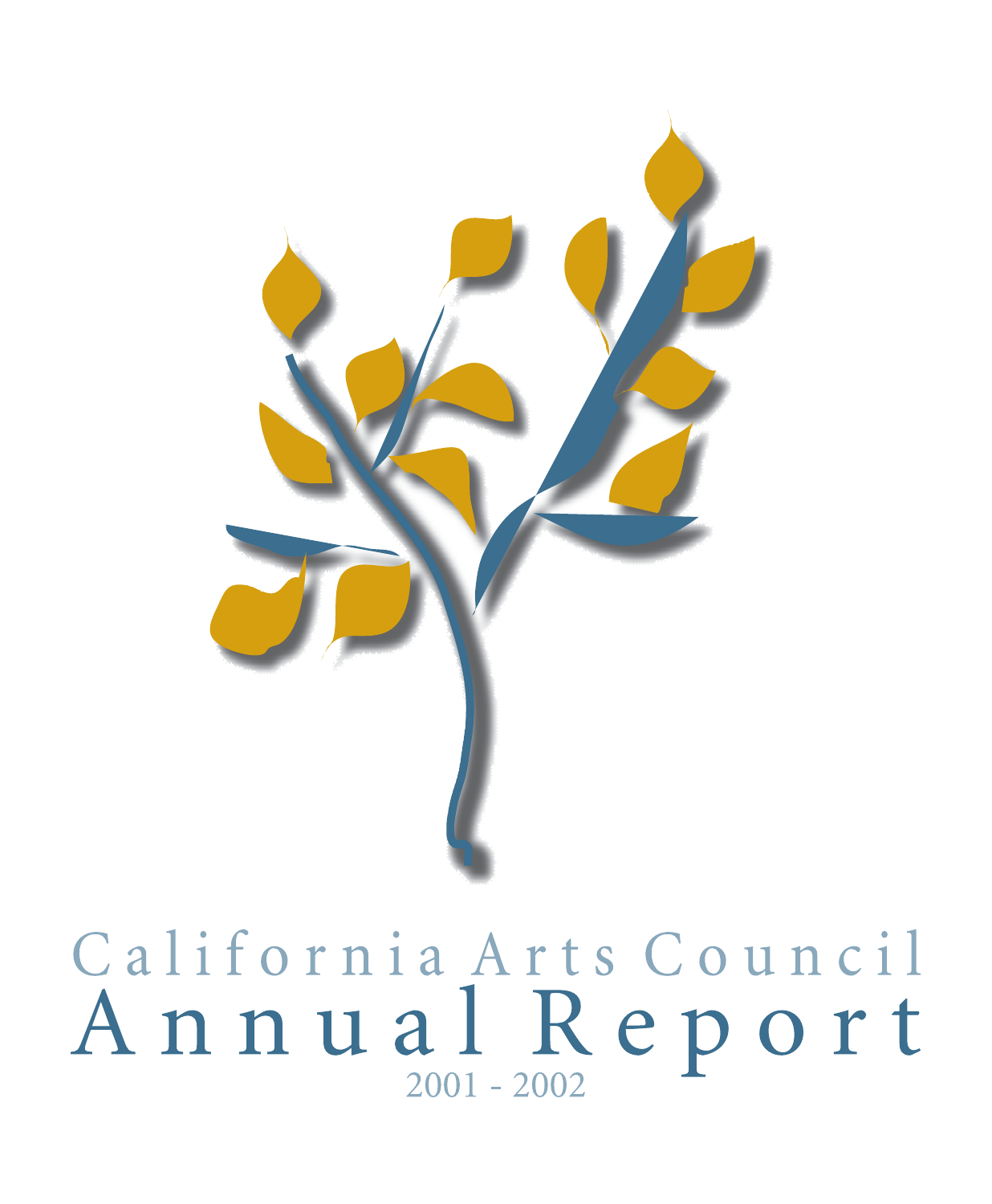Dear Friends,

On behalf of the California Arts Council, I am pleased to present our 2001-02 Annual Report.

The Arts Council is proud of its many accomplishments over the past year including continued support of California's dynamic arts community, the breadth and vitality of our arts education efforts, and successful partnerships with other state agencies. From individual artists to community arts groups to major arts institutions, the Arts Council continues to play a fundamental role in supporting the state's diverse arts infrastructure.

While the arts shine in our state, the economic picture is not as bright. 2001- 02 saw the budget of the Arts Council decline by 16 percent from \$32 to \$27 million. However, Arts Council programs continued to support excellence in, and access to, the arts, and provided funding to many communities throughout the state.

The arts help drive California's economy. Whether it is high tech, festivals, or cultural tourism, the arts are a \$16.75 billion economic engine that is responsible for 400,000 jobs and more than \$825 million in state taxes and fees.

The arts feed our souls, nourish our spirits, and promote tolerance by building bridges between California's diverse cultures. It is vital that we continue to recognize the value and impact of the arts and realize that arts funding is a critical investment in our state's identity, economy, and well-being of its citizens.

We hope that you find this annual report a valuable resource and refer to it frequently for all Arts Council programs and services.

Barbara to

Barbara George, Chairman California Arts Council





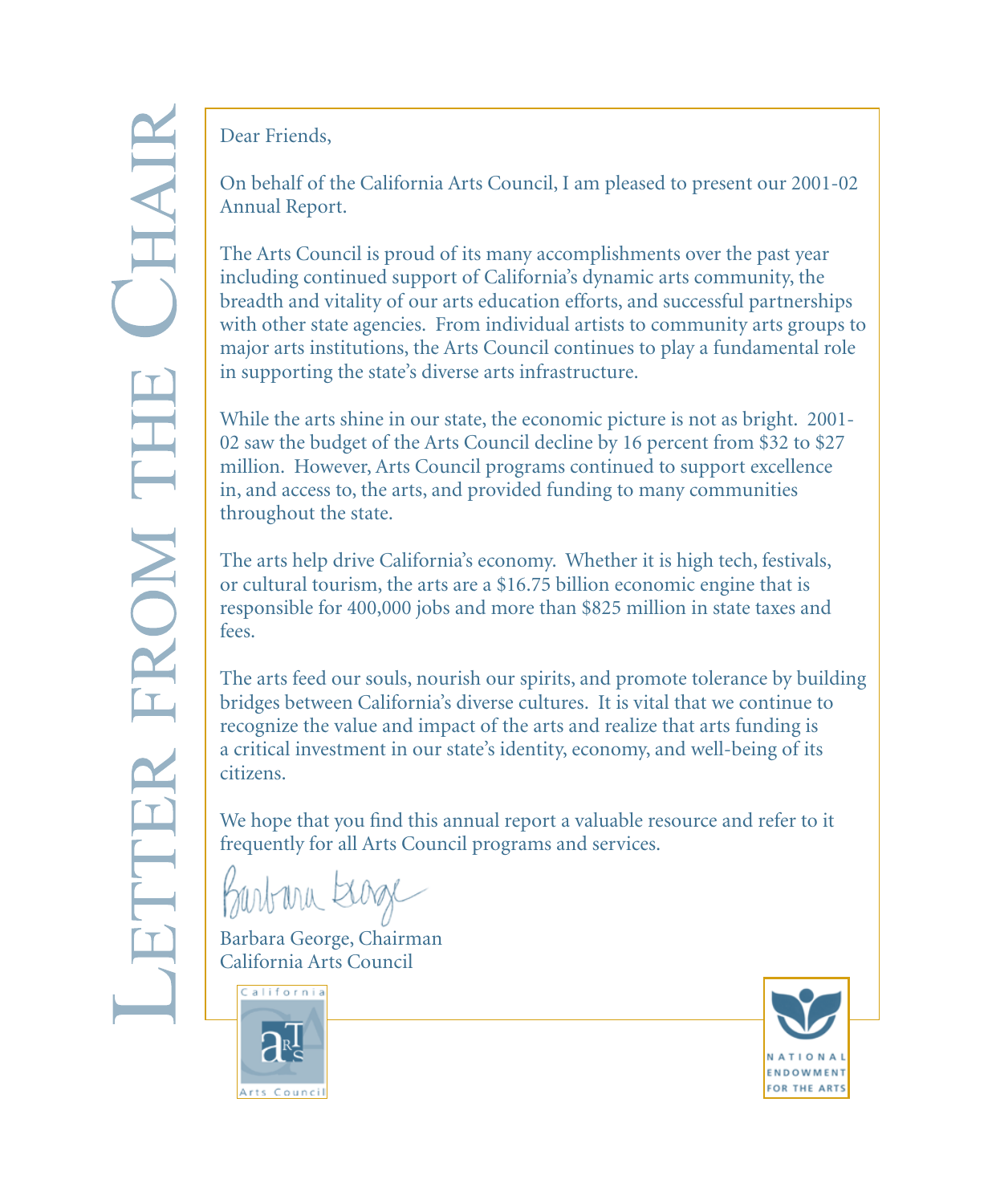## 2001-2002 ANNUAL REPORT

**Marketing/Communication** Arts Marketing Institute California Cultural Tourism The Arts License Plate Communications **Infrastructure Development/Technical Assistance** Infrastructure Support Initiative Technical Assistance International Efforts International Cultural Exchange **Partnerships Interagency** Energy Education Through the Arts Grant Program The Americans with Disability Act **Recognition Activities** Arts Day Director's Award **Year in Review**

#### **Grant Programs**

Arts in Education Organizational Support Program Multicultural Arts Development Multicultural Entry Program Multicultural Advancement Traditional Folk Arts Program State-Local Partnership Program Artists in Residence Program Performing Arts Touring and Presenting Rural and Inner City Presenting Pilot Program Artists Fellowships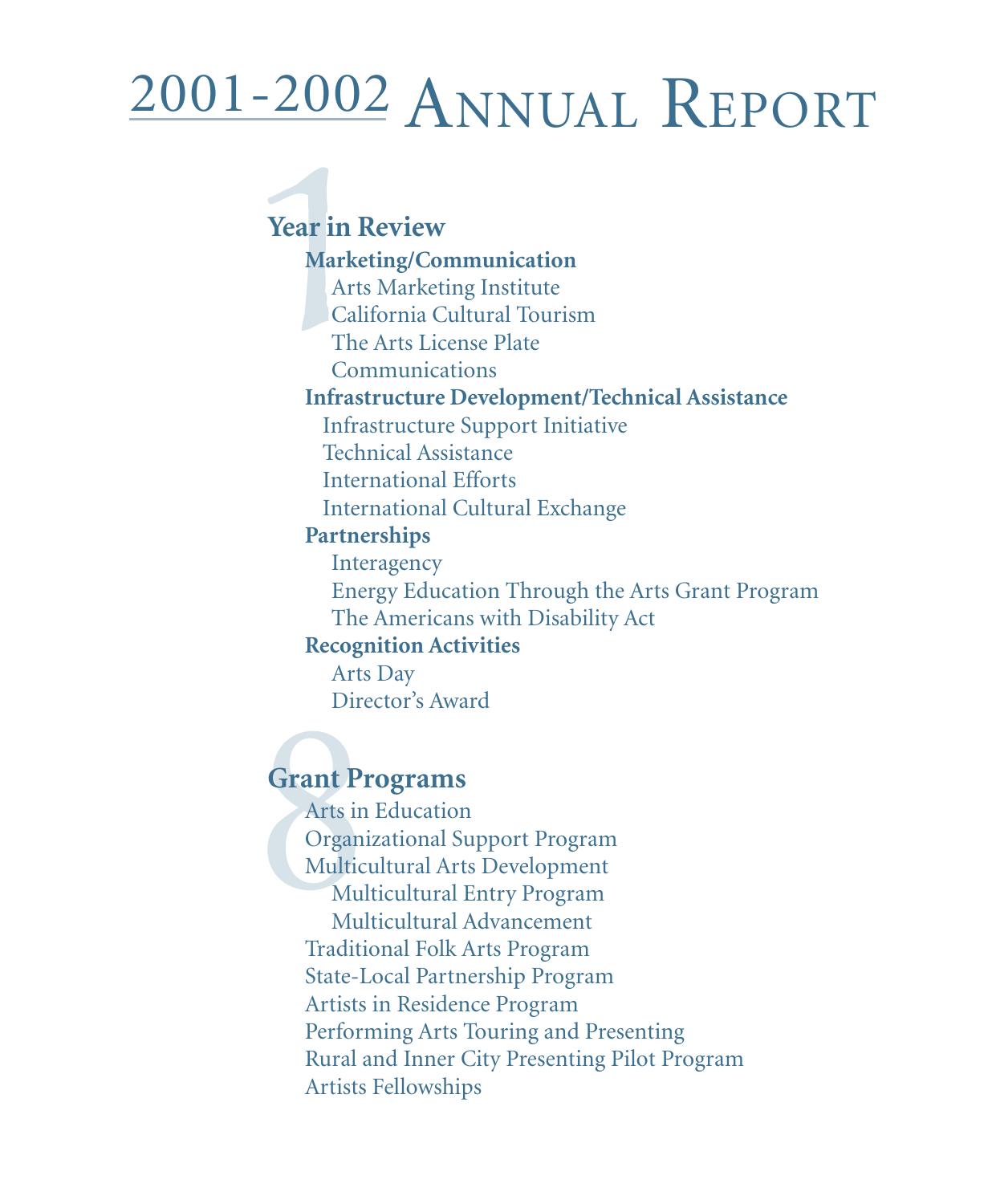**EARLY IN REVITE WE**<br>
The California Arts Council 2001-02 Annual lequent<br>
reconnect and accomplement is one considerably and accomplement is of<br>
Arts Council 2.0° years a year of green challenges due<br>
to be independent is The California Arts Council 2001-02 Annual Report recounts the achievements and accomplishments of the Arts Council's 26<sup>th</sup> year; a year of great challenges due to budget reductions, a state hiring freeze and general downturn in public and private support of the arts in the state. The CAC's 2001-02 budget topped \$27 million, exclusive of line item appropriations for special projects. This represents a 16% decrease over the prior year's allocation of \$32 million, the result of the single largest budget increase in the agency's history. Although the agency's budget declined, the state's per capita support ranking remained steady at 24th out of 50 states, given similar reductions experienced by state arts agencies nationwide. The economic downturn resulted in the following in 2001-02:

- Grant funding dropped by 19% from 2000-01
	- levels; from \$28,992,596 to \$23,480,240; and the
- Number of grants awarded declined from 1,720 to 1,590.

Despite these reductions, the California Arts Council demonstrated its commitment to access and equity by:

- Maintaining its complement of 16 grant programs and initiatives;
- Piloting an online application protocol developed in partnership with the Western States Arts Federation (WESTAF);
- · Supporting grantees in more than 250 cities throughout California; and in 55 of the state's 58 counties;
- Establishing the Arts Marketing Institute, with support from the Lila Wallace-Reader's Digest Fund;
- Furthering its commitment to the development of artistic discipline and multicultural-based service provider organization through its Infrastructure Support Initiative; and
- Furthering its relationship with other State agencies.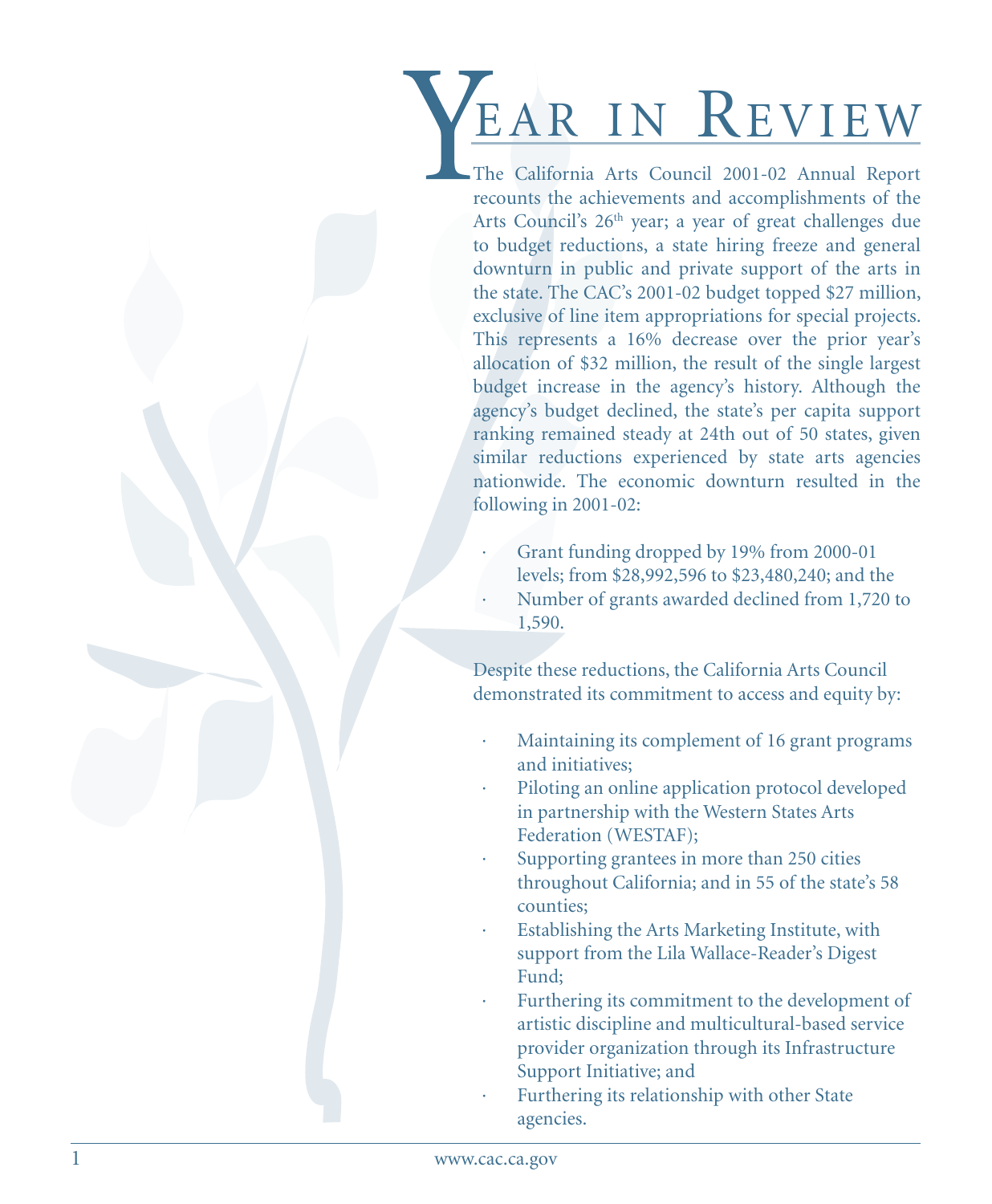## marketing & communication

#### ARTS MARKETING INSTITUTE

The **Arts Marketing Institute** (AMI), a project of the CAC funded by a \$600,000 three year grant from the Lila Wallace-Reader's Digest Fund, seeks to bring about systemic and sustainable positive change in the way art is thought about and engaged in throughout California. In the belief that arts are a public value to which everyone is entitled and with the conviction that arts participation contributes to healthy communities while building social, civic, and economic capital, the Arts Marketing Institute was created to make art a part of everyday life. The AMI's seven Fellows, experts in the fields of cultural tourism, marketing to special populations and communities, social marketing, research and demographics, web marketing, and distance learning, provide research and technical services in various regions of the state, assisting organizations in developing messages and campaigns aimed at "deepening, diversifying and broadening" public participation in the arts. Learn more about this dynamic and cutting-edge project at www.cac.ca.gov/ami.



#### California Cultural Tourism

In spring 2002 an ad campaign was designed to support the Governor's priority of promoting tourism in California by encouraging residents of major California markets to sample the arts and cultural events occurring during the summer in other areas of the state. The objective was to get Californians to spend at least one overnight stay in another California city, and to patronize arts/cultural offerings. The ads focused on family travel and ran to coincide with the end of the school term. Each advertisement featured one or more major arts/ cultural offerings scheduled for the promoted areas during the summer months, and included one to three dozen additional events, concerts, exhibits, fairs, and festivals happening in the targeted areas.

Ads were placed in the following newspapers: *Los Angeles Times, The San Diego Union Tribune, The Sacramento Bee, San Francisco Chronicle, The Orange County Register, The Mercury News,* and *The Fresno Bee.* 

 To further promote cultural tourism throughout the state, the California Arts Council partnered with the California Division of Tourism; California State Parks; the Convention and Visitors Bureaus of San Francisco, Los Angeles and San Diego; the Sacramento Metropolitan Arts Commission; the San Diego Commission for Arts & Culture; San Francisco Grants for the Arts and the Los Angeles County Arts Commission in the formation of the **California Cultural Tourism Coalition** (CCTC). The Coalition's charge is to celebrate and advance the state's rich arts and cultural heritage by promoting increased tourism opportunities through a comprehensive marketing program designed to showcase California as the number one cultural travel destination in the nation. Activities in 2001-02 included:

• the development of an insert in *Smithsonian* magazine designed to promote California Latino culture and heritage. The *Smithsonian*  was selected because of the high percentage of cultural travelers in its readership. The insert promoted the arts, cultural activities, historical landmarks, restaurants, shops, and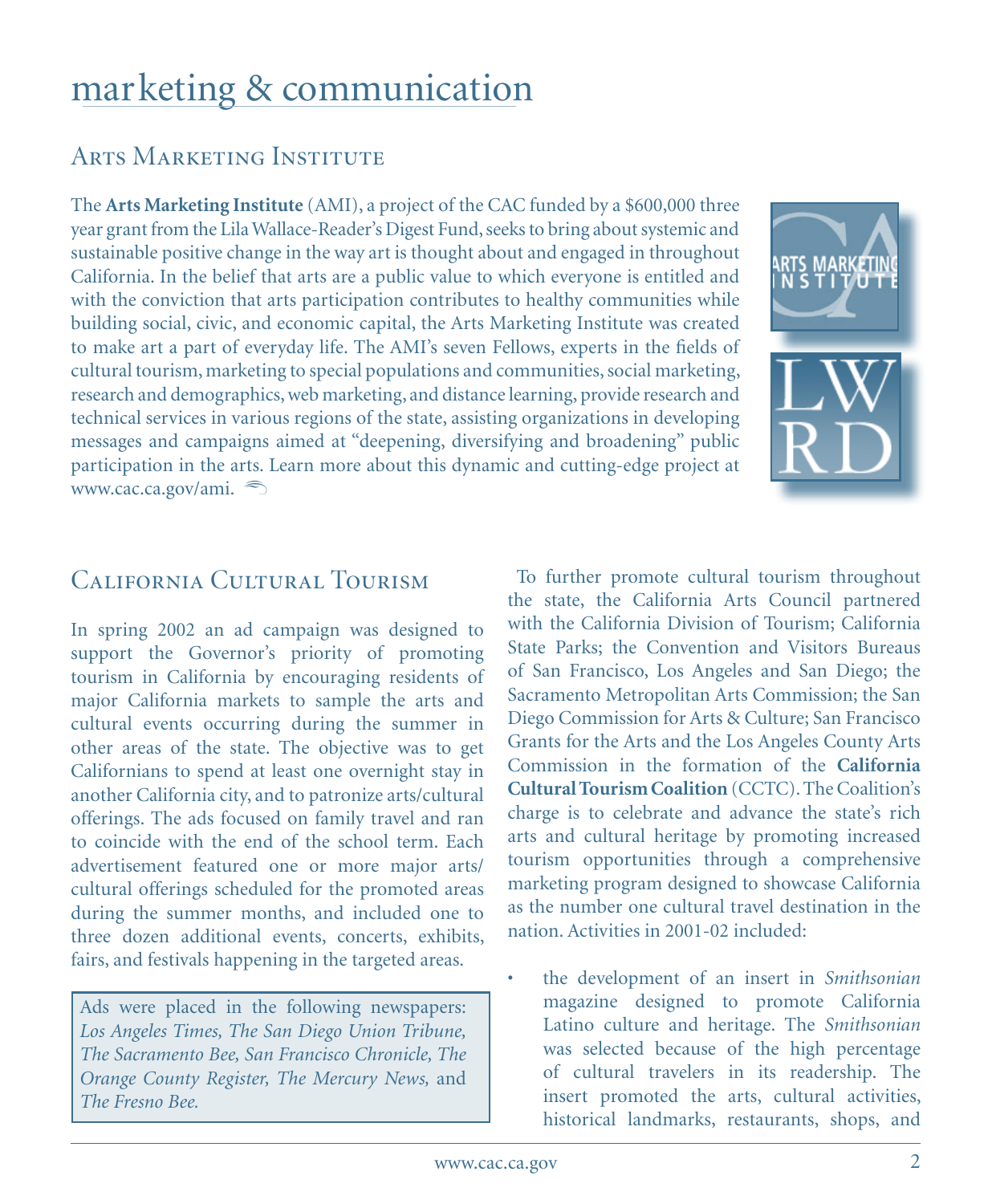other opportunities in communities around California; and

the unveiling of the *Culture California* website designed to expand the awareness of the many travel opportunities available in California. The site is linked to the state's main tourism site and provides the opportunity for arts and culture organizations to add and promote their activities as site members.

Plans for 2002-03 call for the development of a second insert promoting California African-American culture and heritage. The inserts will appear in *Travel Holiday* and *Black Meetings and Tourism* magazines.





#### The Arts License Plate

The Arts License Plate was designed by California artist Wayne Thiebaud and funds arts education in communities through the CAC's Local Arts Education Partnership (LAEP) Program. The Arts License Plate is the state's most popular specialty license plate. As of December 2002, more than 96,000 have been sold. In July 2002, the Arts Plate became available online through the California Department of Motor Vehicles.

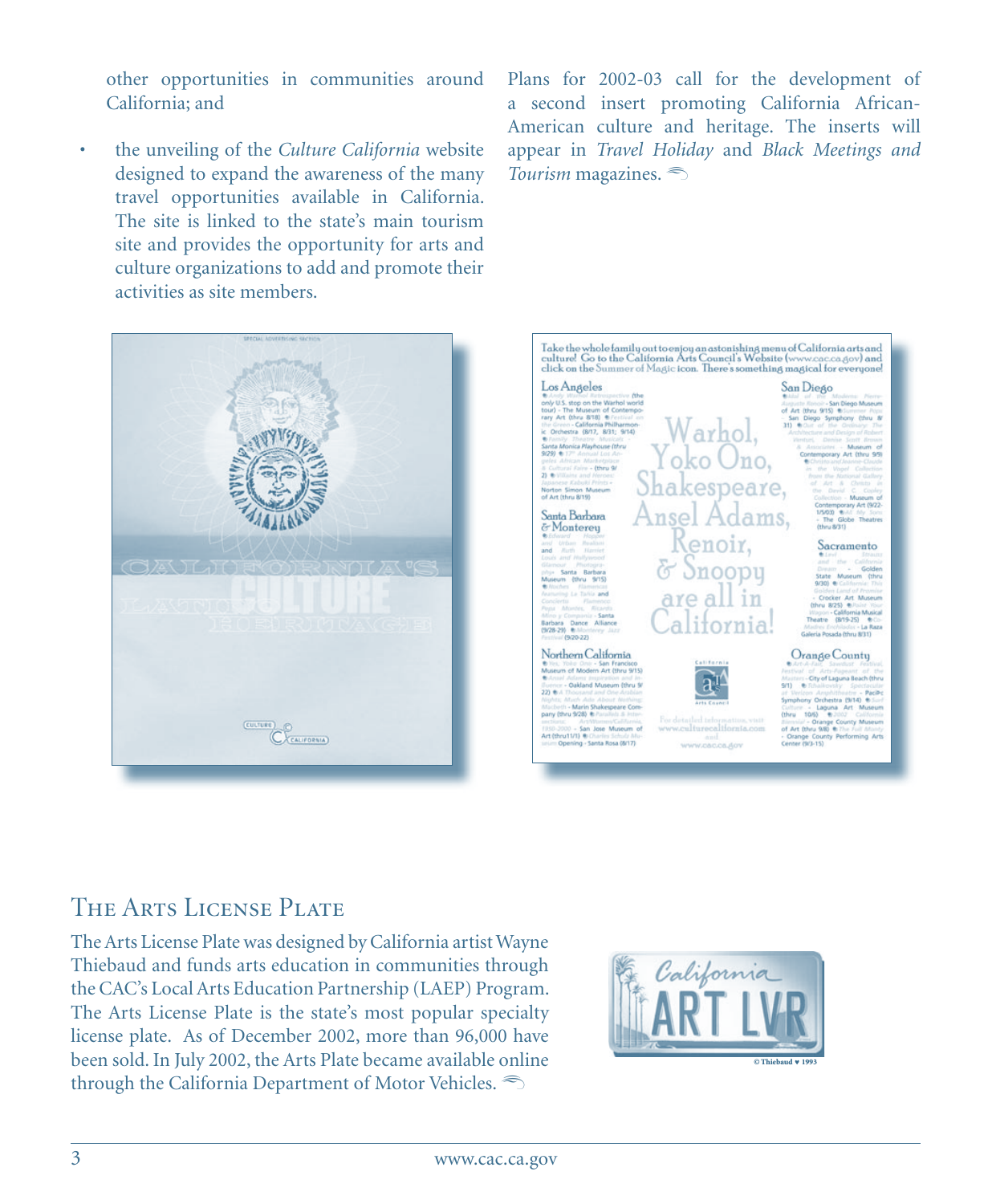#### **COMMUNICATIONS**

*California Arts Council Weekly Update* – an informal listserv newsletter with 10,000 subscribers allows the agency to update the field on current policy issues, announce grant programs and deadlines, issue calendar advisories and otherwise keep the arts community abreast of news and information.

Website – the agency's website, www.cac.ca.gov, serves as a clearinghouse for information on its programs and services. Features added in 2001-02 include:

- · an online grant application protocol, *eApplication*, which allows applicants to submit grant requests electronically;
- · a Jobs Bulletin Board, free to arts organizations in the state; and,
- expanded news and links sections.

## infrastructure development & technical assistance

#### Infrastructure Support Initiative

The **Infrastructure Support Initiative**, launched in 2000-01, was developed to nurture and support the state's artistic discipline and multicultural-based service provider organizations, as part of a strategic effort to strengthen the capacity of all the various constituent groups comprising the arts in California. The goal of the program is to build a solid communication/knowledge sharing infrastructure designed to support staffing, increased communication, information and data collection and dissemination, networking, ideasharing, collaborations, marketing, advocacy, and cross-sector partnering. This statewide network is designed to serve as the foundation for the expansion of a true grassroots arts community and to encourage broader cooperation and collaboration. California's geographical vastness and population creates a challenge for the agency, with limited resources and personnel, to adequately network to the numerous constituent bases within the wider arts community; this network enables the CAC to address the diverse needs of California's citizenry and works to ensure that every population has an equal voice. In 2001-02, \$920,000 was awarded to the following 14 organizations:

- **· Alliance for California Traditional Arts (ACTA)**
- **· Association of California Symphony Orchestras (ACSO)**
- **· California Alliance for Arts Education (CAAE)**
- **· California Asian/Pacific Islander Arts Network (CAAPIAN)**
- **· California Assembly of Local Arts Agencies (CALAA)**
- **· California Association of Museums (CAM)**
- **· California Dance Network**
- **· California Indian Basketweavers Association (CIBA)**
- **· California Presenters, Inc. (CP)**
- **· Latino Arts Network (LAN)**
- **· Neshkinukat: Native American Arts Network**
- **· Northern California Forum for Artists of African Descent (NCFAAD)**
- **· Pilipino Artists Network (PAN)**
- **· Poets & Writers, Inc. California Programs (P&W)**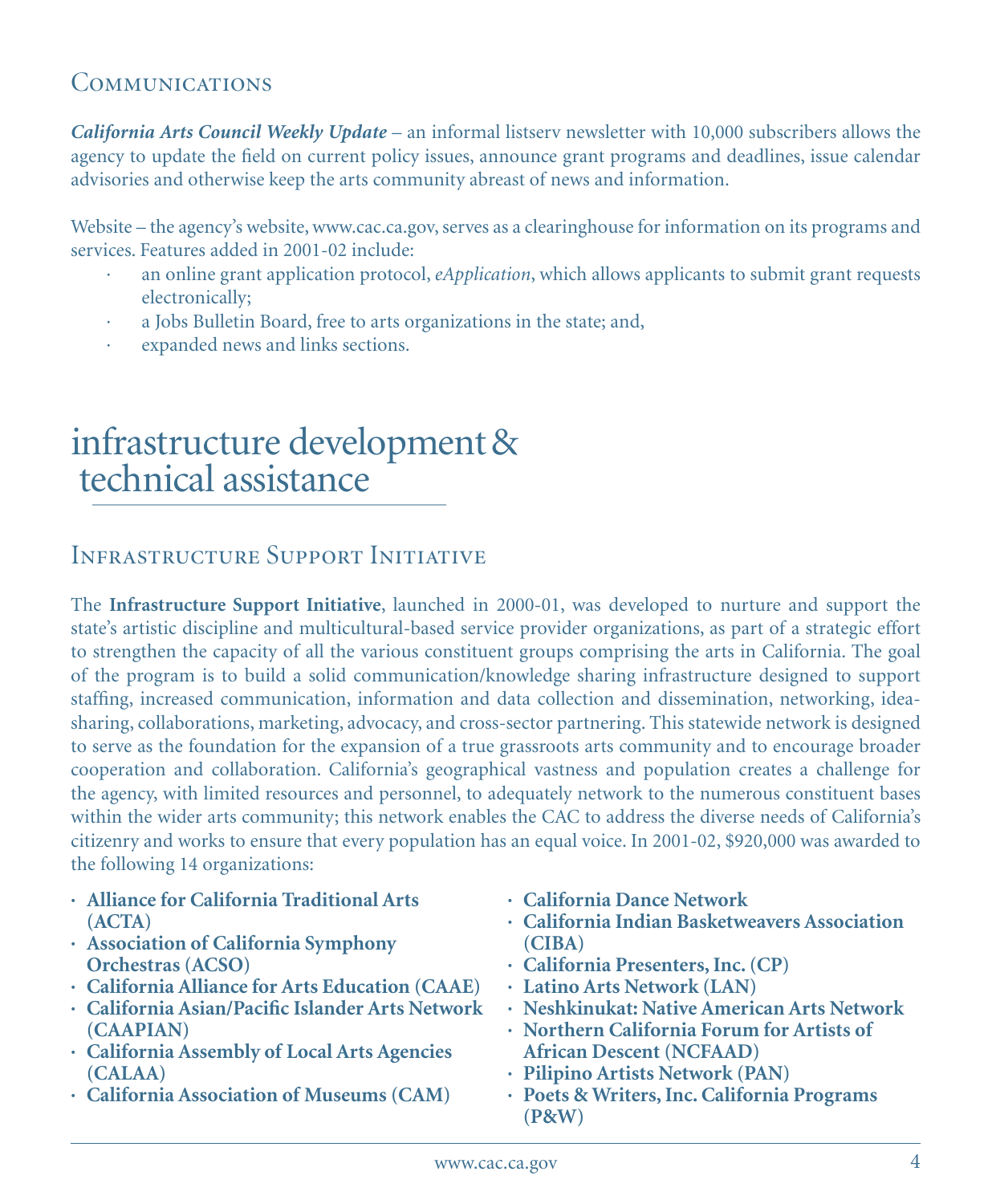#### TECHNICAL ASSISTANCE

This is a general category that provides the CAC with leadership opportunities, the convening of representatives of the arts, the evaluation of outcomes of programs, and related activities that support programmatic purposes. In 2001-02, 21 grants were offered totaling \$772,808. Technical assistance funds enabled the CAC to partner with the California Council for the Humanities (CCH) to sponsor California Stories: Reading The Grapes of Wrath in five communities throughout California. Funds supported a Master Artist-in-Residence to coordinate activities related to film and book discussion programs as part of CCH's California Studies Project. Activities included readings by noted contemporary authors and other artists, solo performance and live musical events that helped to contextualize and enhance the statewide review of Steinbeck's masterpiece.

## international efforts

#### International Cultural Exchange

The **Council's International Cultural Exchange** initiative was designed to promote the development and growth of the international arts community in California. The Council is committed to the promotion of cross-cultural exchange and sustainable partnerships by and between California artists and organizations countries, and cultures that make up California's diverse populations. The Council's objective is to build on the state's strong cultural and historical ties abroad, to maintain our leadership in the region and to continue our strong economic gains and competitive edge in the state's leading industries of tourism, entertainment and high technology. Towards this goal, the CAC has accomplished the following:

- · **Los Cenzontles Mexican Arts Center** was awarded a grant from the CAC in 2000-01 to produce, in 2001-02, *The Cuatro Maestros Touring Festival*. A two-week touring music and dance festival in seven California cities (Sacramento, Fresno, Los Angeles, San Fernando, Monterey, San Jose, and Berkeley) by four celebrated elder master folk artists representing their respective Mexican and Mexican-American regional traditions accompanied by members of their groups as well as youth group Los Cenzontles (The Mockingbirds).
- Supported the *Orchestra of the Californias* tour. A two-week tour of the states of California, Baja California Sur, and Baja California.
- Represented California as part of a US Delegation at the **US-Mexico Binational Congress** in Chicago to meet with Mexico representatives to create infrastructure models and projects for cultural exchange between California and Mexico.
- CAC representatives were invited by DIFOCUR, arts council of the Mexican state of Sinaloa, to explore future participation at their annual *Encuentro Yoreme*. The Encuentro brings together indigenous people from the northwest area of Mexico and abroad. This five-day festival highlights traditional and folkloric arts and culture. Plans are underway for California Native American participation in the upcoming 2003 festival.
- The Council endorsed a Memorandum of Intent to establish the California-Israel Cultural Cooperation Commission, whose charge is to develop, coordinate, support and maintain joint activities among the two governments and arts institutions. (The Memorandum was signed by Governor Davis on April 17, 2002.)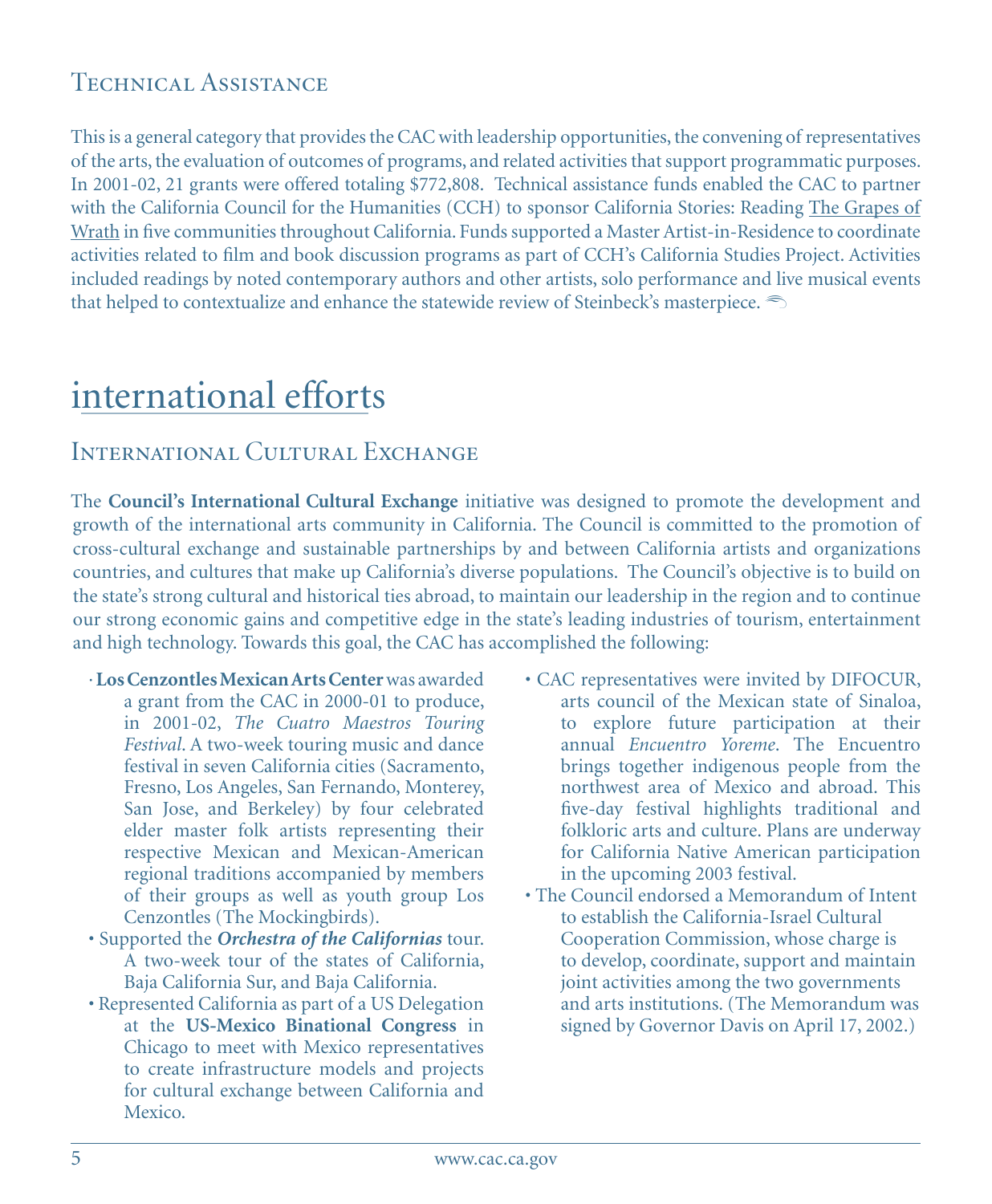## partnerships

#### **INTERAGENCY**

The CAC's enabling legislation calls for the enlistment of all state agencies to ensure the fullest expression of our artistic potential. The CAC has long-standing interagency agreements with the California Youth Authority and the Department of Food and Agriculture Division of Fairs and Expositions, which continued in 2001-02. In addition, a new partnership was initiated with the University of Southern California (USC) Fine Arts Department. Though not a state agency, USC provided an initial investigation of public art programs nationally and completed a set of recommendations on the establishment of Percent of Art Legislation for the State of California.

#### Energy Education Through the Arts Grant Program

In 2001-2002, the California Arts Council and the State and Consumer Services Agency collaborated on a statewide energy conservation and efficiency program in which twenty-four California artists were awarded grants to work with K-12 students. These residencies focused on ways students could promote energy conservation and efficiency in the home and in school. Artistic mediums included staged theatrical performances, mural paintings, poetry readings, video productions and visual arts exhibitions. Residencies involved parents, administrators, students and local media in twenty-two different counties. Over one thousand students participated, and fifteen thousand audience members attended various public events associated with the project.  $\widehat{\mathcal{D}}$ 

#### THE AMERICANS WITH DISABILITY ACT/504 (ADA)

In 2001-02 the California Arts Council completed the third year of its first ever ADA plan to provide technical assistance to the arts community regarding disability issues. The Council is committed to furthering its efforts in this area and plans are currently underway for the development of a more comprehensive and detailed plan for the period 2002-2005. In 2001-02, the Council's efforts included the following:

- The Council's ADA Coordinator provided information, referrals, and consultation to numerous CAC grantees throughout the state;
- The agency awarded 20 grants of \$500 each through the Arts and Accessibility Technical Assistance Program to assist organizations in making their services accessible;
- · The National Arts and Disability Center, in partnership with the CAC, provided technical assistance workshops to all of the individual artists in the Council's Artists in Residence Program; and
- · The CAC provided expertise to the State Council on Development Disabilities on the adjudication of proposals for a statewide visual arts competition that focused on advancing the employability of persons with disabilities.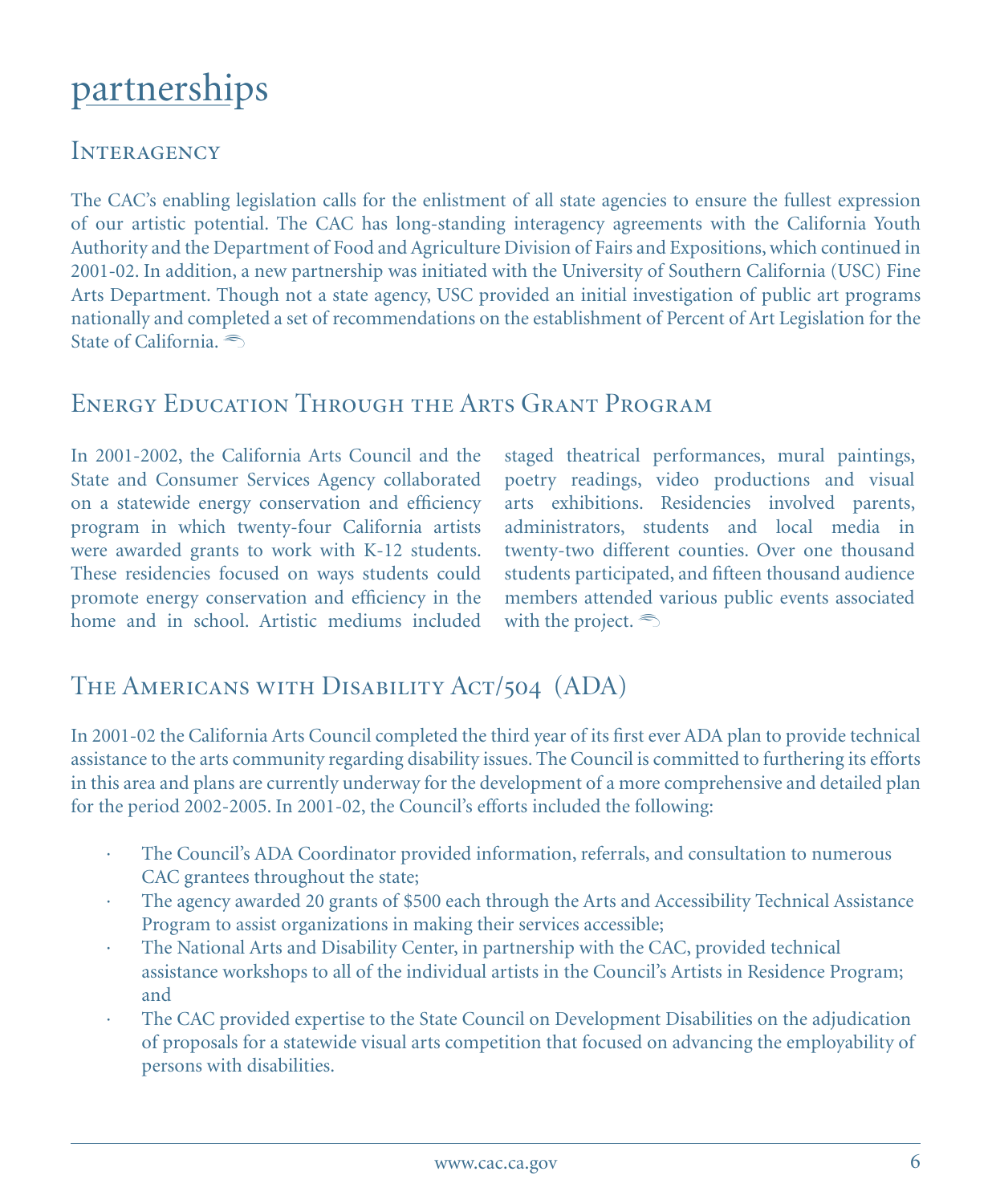### recognition activities

#### Arts Day - October 4, 2002

The second annual Arts Day in California was celebrated October 4, 2002 with hundreds of events, free

admissions, and open houses to promote the message: the arts are valuable to California's economy, to the education of our children, and to the civic life of communities. Events throughout Northern California were highlighted in a full-page courtesy ad in the San Francisco Chronicle *Sunday Magazine*.

The **California Arts Council** launched an initiative on international cultural exchange, *Creating Cultural Bridges,* with a full day conference in Los Angeles presented in partnership with Los Angeles County Arts Commission, Los Angeles County Office of Protocol, City of Los Angeles Cultural Affairs Department, and representatives from over 40 consulates based in Los Angeles.

To promote Arts Day, Adriana Perez of *Cultura Design* created a poster on the theme "California Arts and Artists Bridging Communities - Bringing the World to California," which was distributed throughout the state.



A complete media toolkit was available online to help arts agencies and service organizations promote Arts Day in local communities. Arts events were posted on the CAC's website, www.cac.ca.gov, and demonstrated the depth, breadth and diversity of cultural offerings available in California.

#### DIRECTOR'S AWARDS

To continue the tradition of recognizing leaders in the field, in 2001-02 *Director's Awards* were presented to the following individuals to acknowledge their outstanding contributions and achievements in, and support

of, the arts: **Gordon Davidson**, Artistic Director, Center Theatre Group/Mark Taper Forum, Los Angeles **Hugo Morales**, Executive Director/Co-Founder, Radio Bilingue, Fresno **Alma Robinson**, Executive Director, California Lawyers for the Arts, San Francisco **Gail Silva**, Director, Film Arts Foundation, San Francisco

**Eugene Rodriguez**, Executive Director/ Founder, Los Cenzontles Mexican Arts Center, San Pablo **Senator Jack Scott** (D-Altadena), Chair, Joint Legislative Committee on the Arts **Senator Sheila Kuehl, (D-Santa Monica),** Member, Joint Legislative Committee on the Arts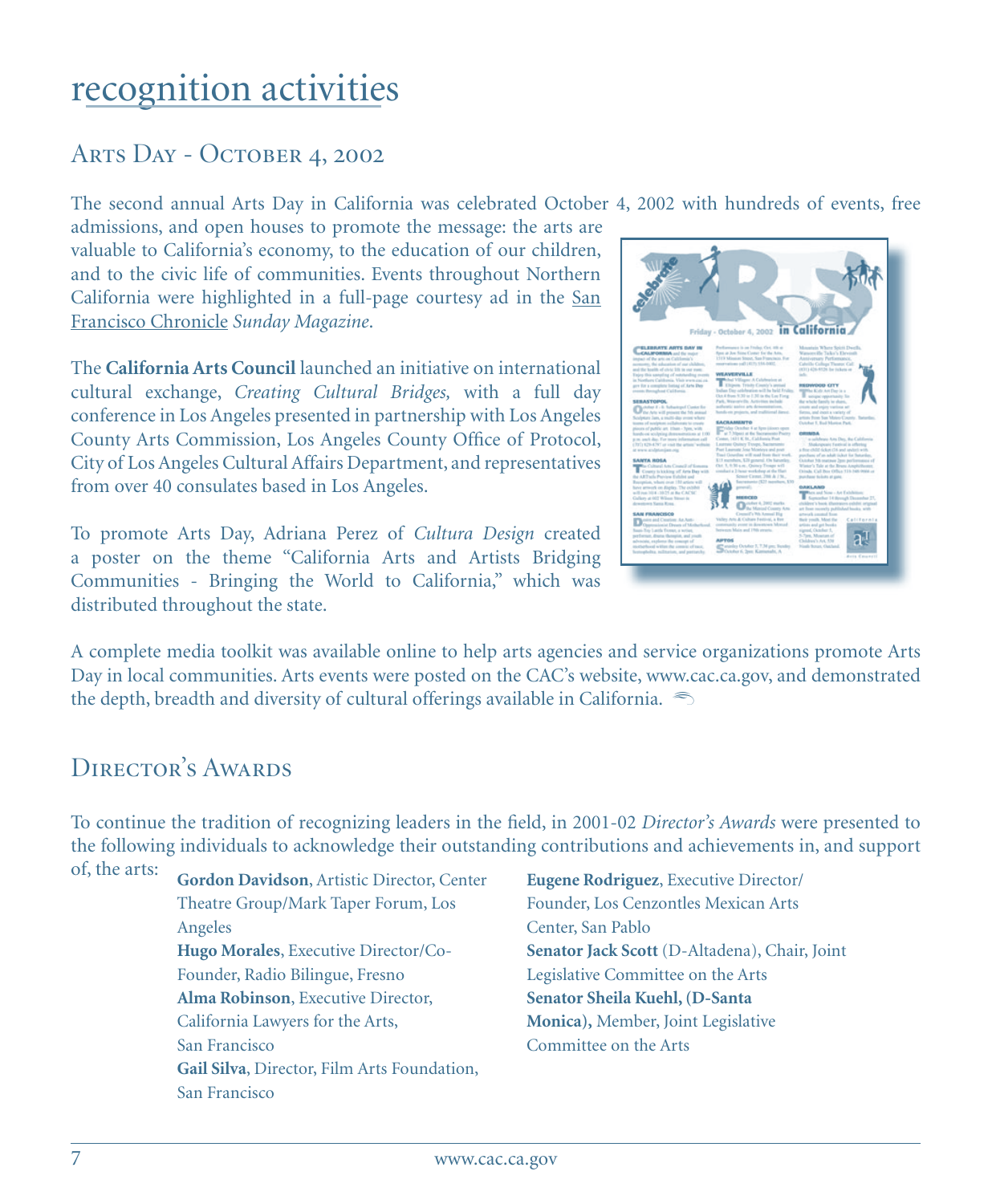## RANT PROGRAMS

Through grant awards to artists, nonprofit arts organizations, and local governments, the California Arts Council furthers the state's legislative mandates and the mission of the agency. Grant awards help to support artistic programming, strengthen internal management, assist in the employment of professional staff and artists, and provide access to the arts for all Californians. Volunteer panels comprised of artists, art administrators, and other knowledgeable members of the arts community review grant applications to all programs. Their recommendations are, in turn, presented to the Arts Council for final approval.

**For 2001-02, the CAC awarded 1,590 grants totaling \$23,480,240 in 16 grant funding categories**. The demand for funding far outweighed the grants budget; the agency received 2,225 requests totaling over \$60 million. Based on the CAC's review and ranking process and the limitations of the budget, \$0.39 was awarded for every \$1.00 requested. Grants were distributed to individuals and groups, organizations and local governments in more than 250 cities and in 55 of the state's 58 counties.

The CAC awarded 1,185 grants to grantees in the 12 most-populated counties. This represents 74.5% of all grants awarded by the CAC. These counties are home to 26,062,259 residents - 76.9% of the state's population.

The CAC awarded 167 grants to the 31 least-populated counties (those with less than 200,000 in population). This represents 10.5% of all grants awarded. These counties are home to 1,996,006 residents - 5.9% of the state's population.  $\widehat{\mathcal{D}}$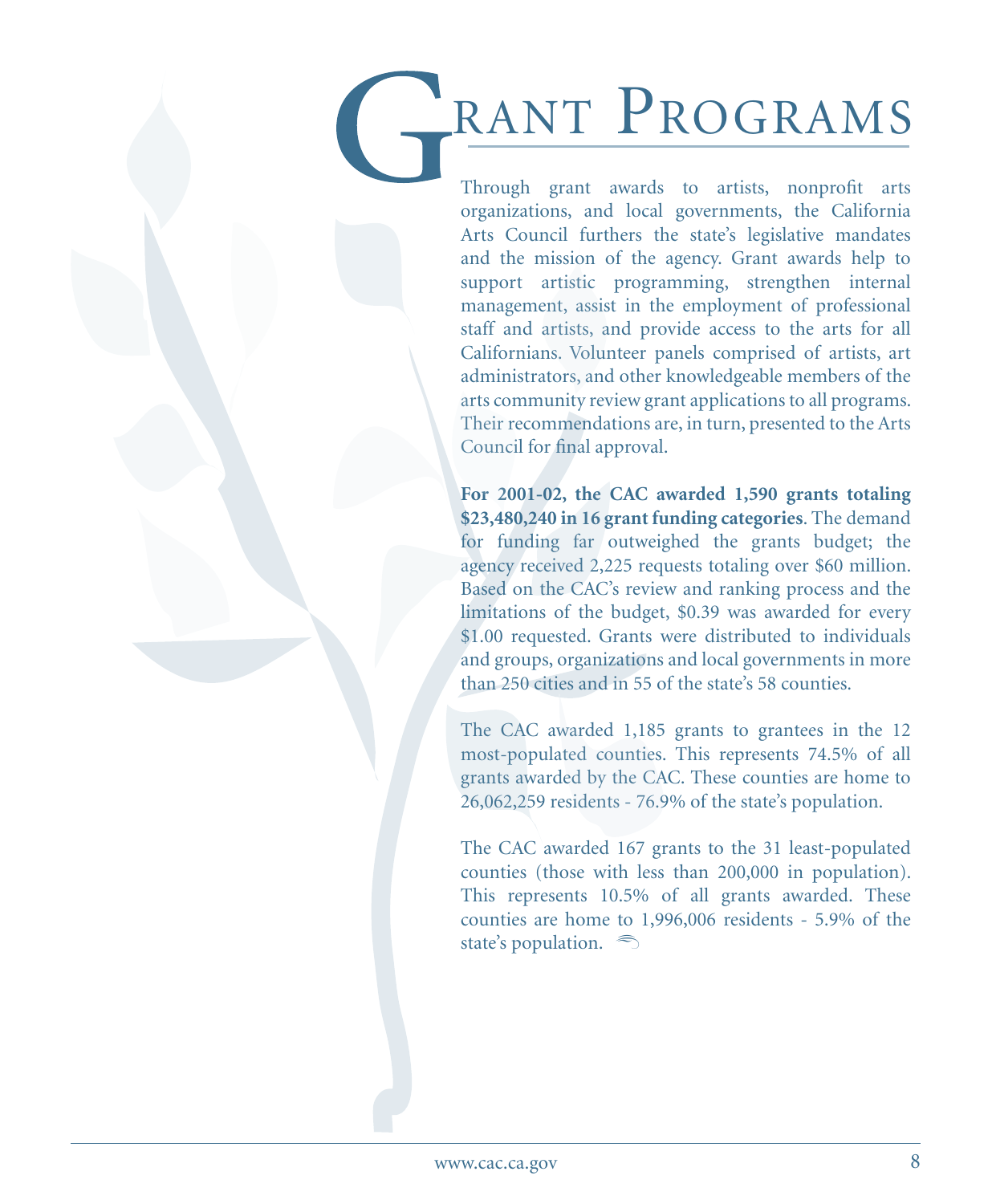The CAC's purpose is to make the arts accessible to all Californians. To further that purpose, grant programs are designed to extend the state's resources to as many groups and individuals as is possible in order to reach the rich diversity of California's communities. This approach has an impact on the size of the grants. The median grant amount in 2001-2002 was \$7,254. Grant sizes ranged from \$240 in the Performing Arts Touring and Presenting Program to \$276,000 for technical assistance to the Local Arts Agency field.





The largest set of funded activities was in **Arts in Education** and included artist residencies, arts instruction, curriculum development, technical assistance and conferences; **Organizational Support**  funded general operating support, organizational stabilization and support for administrative and artistic staff; **Presentation of the Arts** included concerts, readings, exhibitions, and festivals; **Arts Production** supported Fellowships and artwork creation; **Marketing and Distribution of the Arts** included support for publications and broadcasting; and **Other** included building public awareness, recording, filming and other documentation activities.  $\approx$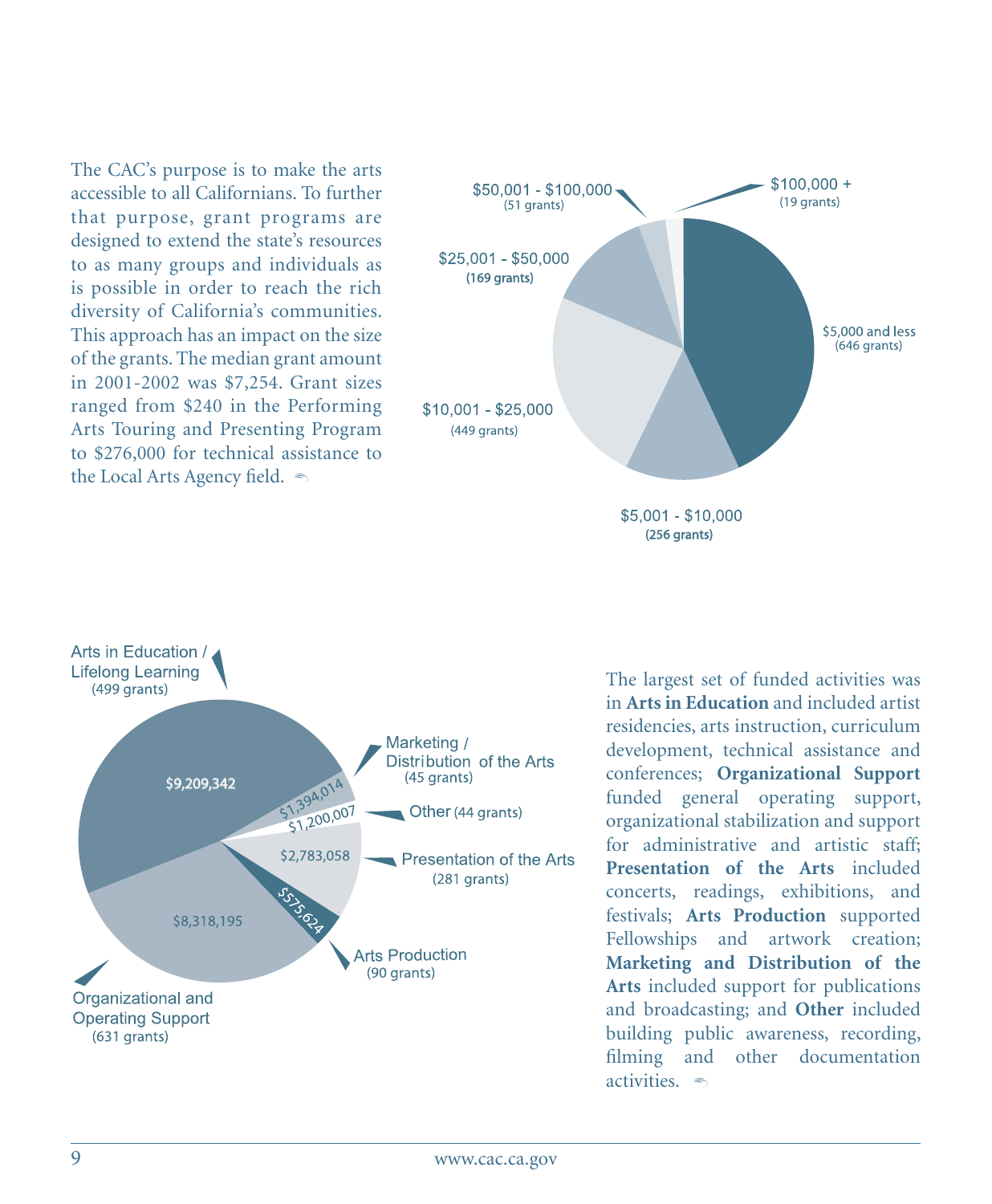#### ARTS IN EDUCATION

The **Artists in Schools** program provides funding for projects that emphasize long-term, in-depth interaction between professional artists and students through workshops, tutorials, and classes within schools. California has more artists in residence in schools than any other state in the nation, serving more than 2,000 schools in 451 districts, directly impacting 565,000 students. In 2001-02, nearly one million additional teachers, parents, and kids benefited from these residency performances, readings, and exhibitions.

The **Local Arts Education Partnership** (LAEP) program is a joint endeavor between the California Arts Council (CAC) and the California Department of Education (CDE). The program is funded by sales of the California Arts Council's *Coastline* Arts License Plate. LAEP supports three-year partnerships between local arts agencies and school districts, using local artists and arts organizations to provide arts programs in the schools. **In 2001-02, 16 local arts agencies used LAEP grants to leverage funds from 17 school districts, creating new arts education programs in over 90 schools, and directly serving more than 55,000 students. To date, over \$2.9 million has been awarded through this program.** 

The Arts Education Initiative, promoted by Governor Davis in 2000-01 includes the following three programs:

The **Demonstration Projects** were created to evaluate *how* art makes a difference – both for individual students and for individual schools. Each funded project is a partnership between an arts organization and an educational institution. **In 2001-02, twenty-one Demonstration Projects received funding bringing the total number of active projects to 55. These projects served 62,850 students, 2,087 teachers, 2,684 classrooms, 504 schools, and 103 districts.** 

invitational opportunity for California Arts Council grantees with successful, existent, ongoing in-school programs to expand, broaden or diversify their programming. These grants provide "added value" by strengthening organizational capacity in arts education. **In fiscal year 2001-02, the program was extended and expanded from the previous year and resulted in 2,012 new artists in programs involving 2,738 new schools, serving 7,225 more classrooms, and training 3,339 more teachers in the arts.**

The **Arts Partnerships for Education Program** supported nine projects that furthered the program's goal to establish linkages between the business, education, and arts communities. The projects incorporate extensive arts programming in low performing schools and in communities of need to improve the learning environment and the school culture.

In 2001-02 the Arts Council worked closely with the California Department of Education to implement the *Visual and Performing Arts Framework K-12 and the Visual and Performing Arts Content Standards, Pre-K through 12*, for California Public Schools. In 2002, Arts Council staff served on the committee to update the Visual and Performing Arts Framework.

Evaluation in Arts Education is a significant component of all the agency's arts education programs. In 2001-02 WestEd, a public agency with a national reputation as a leader in education evaluation provided oversight for both the Demonstration and Exemplary programs. WestEd provided technical assistance to develop each grantee's capacity to collect, analyze and report project evaluation findings. WestEd uses a logic model as a framework to examine:

- Quality of arts resources being provided to the schools;
- How these resources are being used;
- Effects on teaching and learning;
- Key student outcomes related to cognitive domains (academic achievement) and affective domains (attitudes and behavior).

The **Exemplary Arts Education Program** is an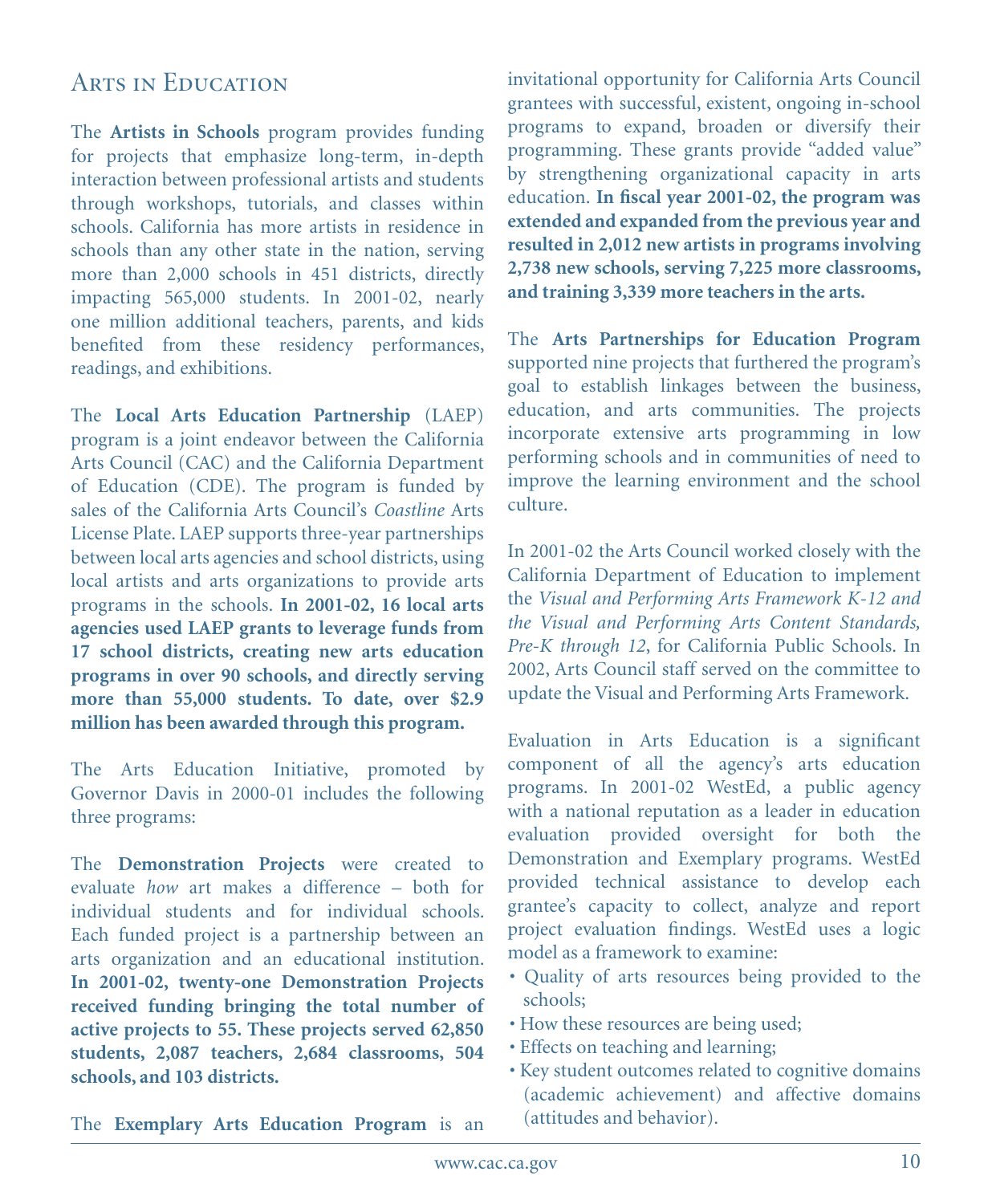WestEd's Interim Report, released in 2002, established that in their first year, the Demonstration Projects systematically measured the impact of their arts education programs on students, teachers, artists and communities. The need for scientific research in the field of arts education was confirmed by the *No Child Left Behind Act of 2001*, which stated in law that future decisions about the allocation of federal resources will be based on "scientifically based research."

In 2001-02 the Arts Council published an updated version of the acclaimed *Arts in Education Research Compendium*. The Compendium provides a comprehensive, authoritative, annotated overview of the research into the effect of arts education. The update Compendium is available from the CAC.

#### ORGANIZATIONAL SUPPORT PROGRAM

The Organizational Support Program (OSP) is the cornerstone of the agency's grantsmaking activity. The program is designed to help stimulate development in the economies of all arts disciplines in the state and is responsible for over 40% of the grants given by the agency. OSP incentives encourage community partnerships and arts services to underserved communities, reaching disadvantaged schools, shelters, mental health and park facilities, and senior centers. OSP support directly induces the creation and public enjoyment of new plays, poems, novels, paintings and more for national and international markets.

**Accomplishments:** Provision of general operating support to 651 arts organizations in 37 counties, including 11 rural counties. Grant recipients provided direct service to 18,496,697 individuals, including 4,451,598 children. CAC grants leveraged \$7 million in matching funds from local and national sources. 58% of funding supported culture-specific and multicultural programs and activities.

**Example:** Imagination Workshop's (IW) efforts through the Neuropsychiatric Institute at UCLA to enhance the lives of inpatients in facilities such as the Metropolitan State Hospital and the Accelerated School in South Central Los Angeles.

#### Multicultural Arts Development

The Multicultural Arts Development (MCAD) Program supports the development, growth, and stabilization of culture-specific and multicultural artists' groups/collectives and arts organizations. The program's primary funding elements include the Multicultural Entry and Multicultural Advancement Programs. Applicants to these programs must be deeply rooted in, and reflective of, historically underserved communities.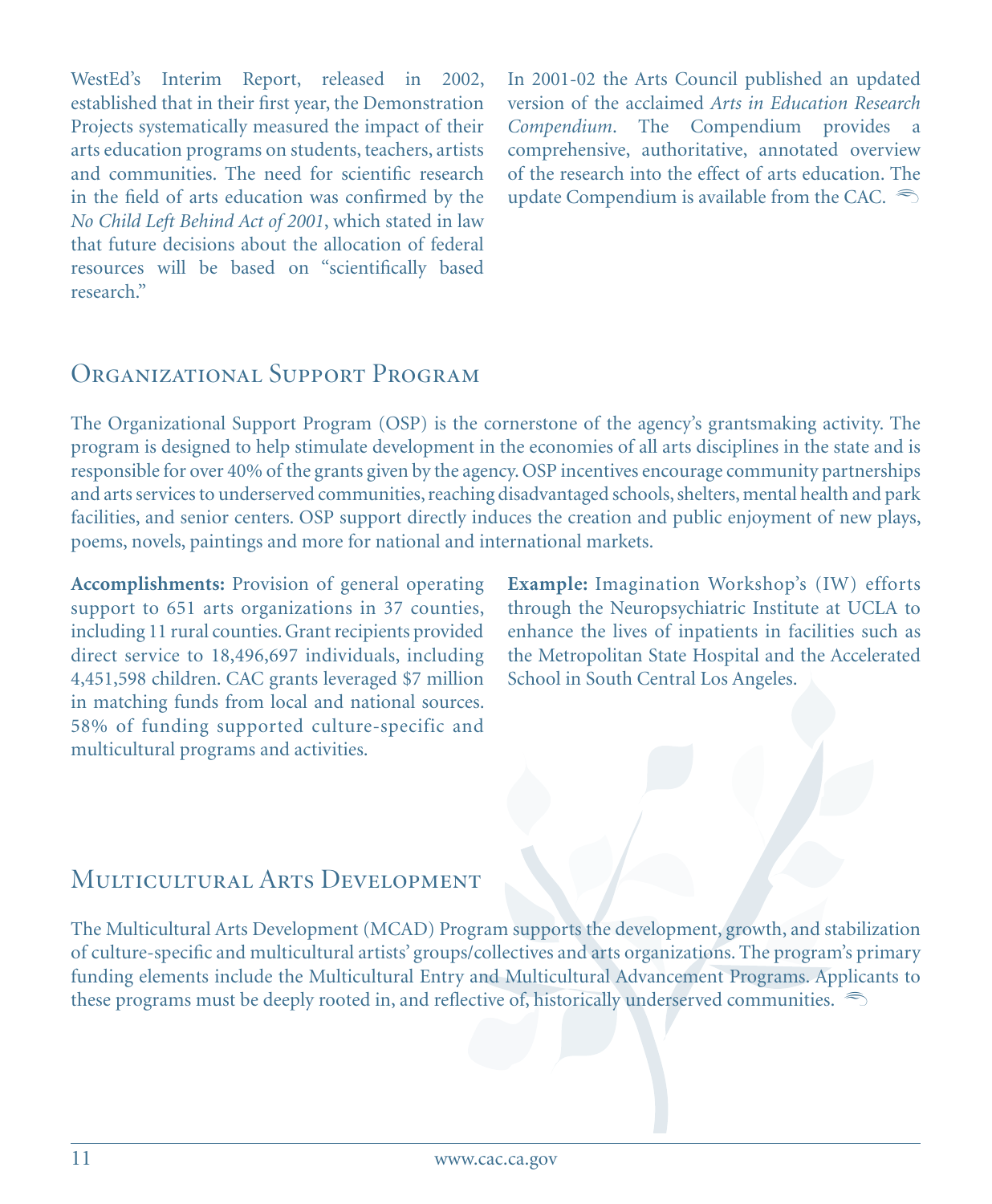#### Multicultural Entry Program—MCE (Arts Groups and Organizations)

The MCE Program was designed to give small budget (and sometimes newer) arts organizations first time access to CAC funding and technical assistance. Organizations must meet the criteria of artistic quality; and demonstrate sound fiscal and managerial practices and relationship to its defined community. The MCE offers operational or project support to organizations and groups with a history of at least one year of artistic programming. MCE is a three-year grant.

**Accomplishments:** The program funded \$746,000 to 155 grantees; Cultural diversity of grantees: 31% Asian, 15% African American, 18% Chicano/Latino, 16% Euro-American, 4% Native American, and 15 % Multicultural; \$164,000 leveraged in matching revenue; 27 out of 58 counties served—7 of which were identified as rural; 781,361 audience members served; 84,915 children were served; 4,203 artists were served.

**Example:** TeAda Productions in Los Angeles was formed in 1995 to develop and present interdisciplinary theatrical performance pieces for, by, and about people of color. As a result of MCE funding for additional staff and professional development scholarships to presenters conferences, TeAda Productions increased its number of booking engagements by 25%. Successful multicultural productions such as "Native Immigrant" and "Nana I ke Kumu: Look to the Source," enabled the organization to double in size its operational budget from \$30,000 to \$60,000 in one year.

#### Multicultural Advancement (MCA)

The MCA Program is an invitational opportunity for grantee organizations in the Organizational Support Program (OSP) to advance to their next level of administrative or artistic development. MCA offers three years of consecutive funding.

**Accomplishments:** A total of 29 grantees received \$1.25 million in funding; An additional \$324,696 was leveraged in matching revenue; 487,387 audience members were served (broadcast audiences take these figures higher); 46,836 children served; 3,177 artists served.

**Example:** Berkeley's La Peña Cultural Center is a multicultural, multidisciplinary arts organization presenting cultural and educational programs to increase understanding of different cultures for purposes of building a just society. Two new board members were added for youth outreach and fundraising. Individual donations increased 60% from \$25,000 to \$40,000. \$320,000 in new foundation grants was received.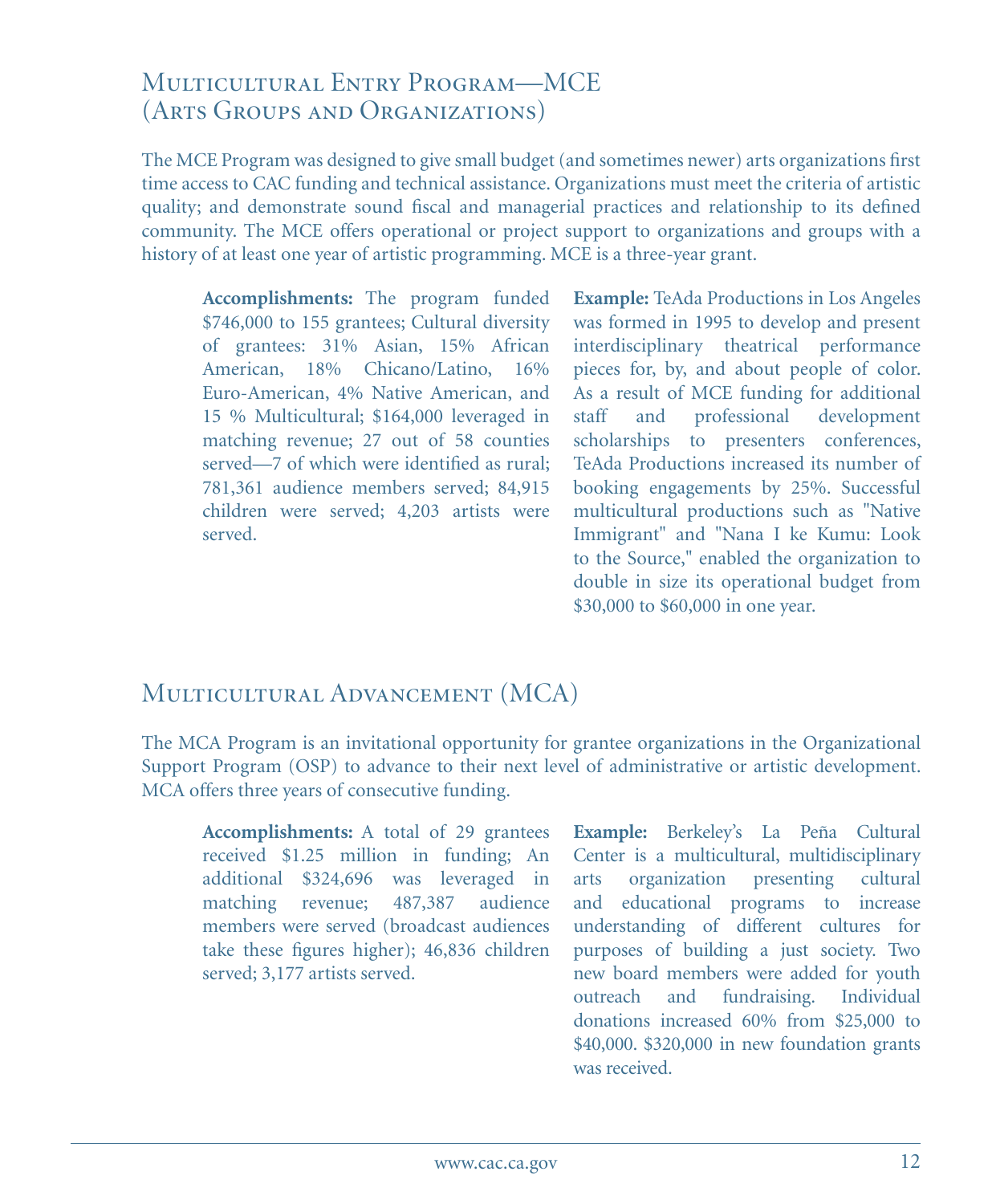#### Traditional Folk Arts Program (TFA)

The Traditional Folk Arts Program supports culturally specific community and family-based arts passedon through generations, carrying community aesthetics and demonstrating the highest degree of artistic excellence. The Traditional Folk Arts Program funds festivals, master-apprenticeships, projects and artist fees.

**Accomplishments:** 27 grants for a total of \$133,200; Cultural diversity of grantees include: 7% American Indian, 19% Latino/Mexican American, 7% African/ African American, 19% Asian American, 30% Euro-Ethnic, 7% East Indian and 11% Multi-Ethnic.

**Example: California Indian Storytelling Association (CISA)** supports the preservation of California Indian oral folk traditions and educates all interested people about the diversity and richness of California Indian cultures.

- • CISA plays a significant role in the teaching and passing of oral traditions from elders to the next generation of California Indian youth through their "Emerging Voices" Program.
- CISA provides venues and a growing network for California Indian storytellers.
- CISA now hosts three regional storytelling festivals in Humboldt, Alameda and Riverside Counties along with pre-festival outreach to local schools for a total audience of over 3,000.

#### STATE-LOCAL PARTNERSHIP PROGRAM

The State-Local Partnership Program (SLPP) supports the growth and development of local arts councils and commissions. Through their development, the CAC promotes increased participation in the arts throughout the state and encourages local public and private arts funding. SLPP participants are designated by local government resolution to serve in partnership with the CAC. Partners serve as hubs for artistic and community development and cultural planning activities, acting in an advisory capacity to local government and community leaders.

**Accomplishments:** Funding for 50 counties and two cities: Los Angeles and San Diego. The program serves Californians of all ages and income levels in both urban and rural communities. Partner organizations report direct service to 2,909,353 individuals, including 596,054 children. The program leverages more that \$1.5 million in matching funds. Grants support thousands of arts activities statewide including performances, exhibitions, and festivals. Offerings range from bluegrass music festivals to jazz master classes, from youth poetry slams to Shakespearean plays, from interactive multimedia exhibits to Native American master crafts.

**Example:** The impact of the program on the local level is tremendous, especially in rural communities. One model State-Local Partner is the Humboldt

Arts Council (HAC), serving a rural county with a population just under 128,000. With the support of a CAC grant, HAC launched the Carnegie Restoration Project, transforming Eureka's historic Carnegie Library building into a regional cultural center and art museum. This cultural center now routinely draws 1,400 people every Saturday night to a previously deserted downtown, generating thousands of dollars in income for local merchants. In recognition of its contribution to the local economy and civic life, the Humboldt Arts Council recently received the City of Eureka's annual award for economic development. Funding for the restoration project was a model publicprivate partnership, including grants from the Kresge Foundation, Lila Wallace-Reader's Digest Fund, the Humboldt Area Foundation, and the California Energy Commission.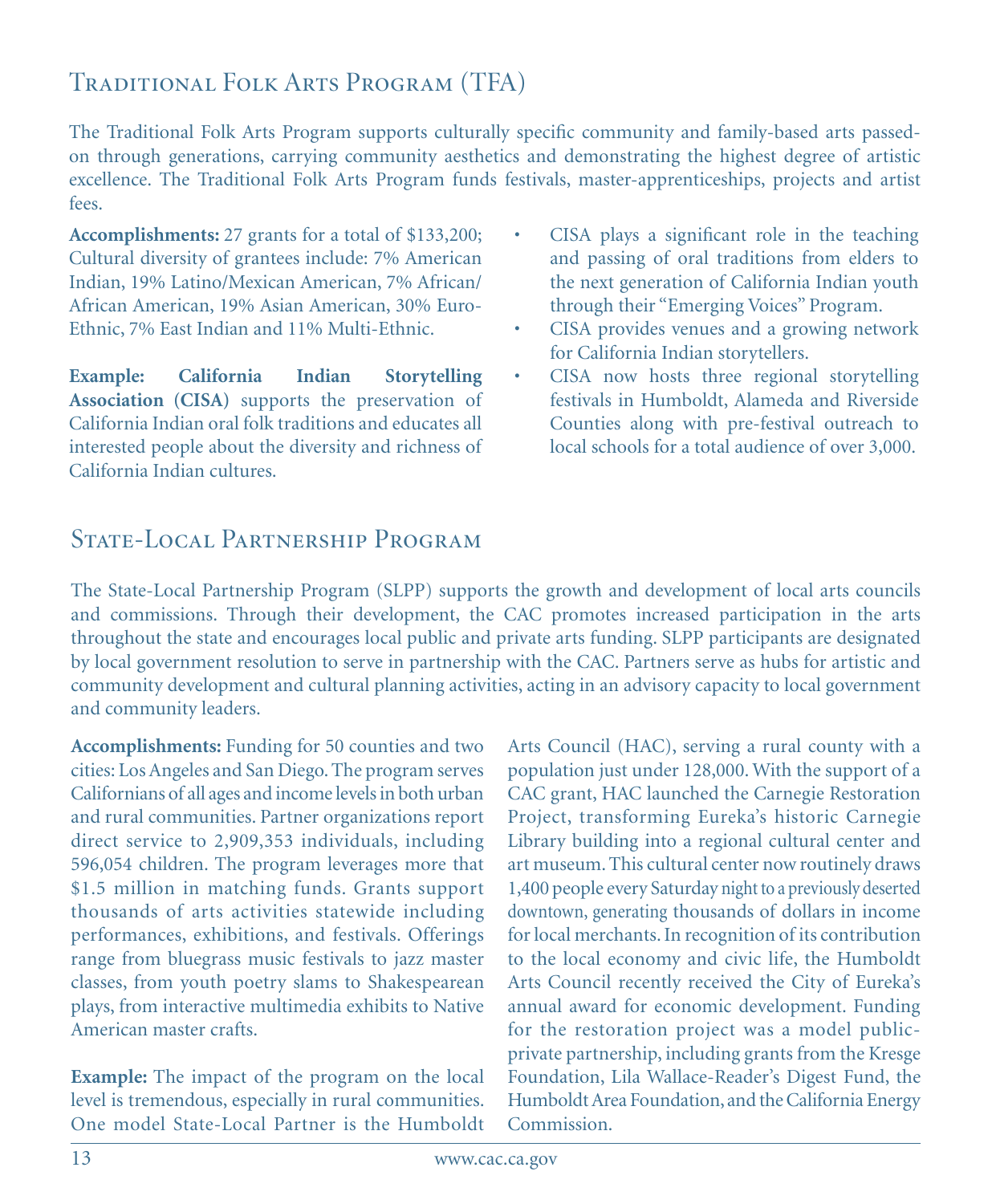#### Artists in Residence Program

The largest and most in-depth residency program in the nation, the Artists in Residence Program provides funding for projects that emphasize long-term, in-depth interaction between professional artists and participants through workshops and classes sponsored by schools, nonprofit organizations, units of government, social institutions and tribal governments.

**Accomplishments:** Placement of 1,148 artists in residencies throughout the state. Directly served 777,187 students and community members. Impacted nearly 800,000 additional community members, teachers, and parents. Generated \$4.2 million in matching funds from sponsoring organizations.

**Example:** Jill Holden (Los Angeles) conducts theatre workshops for children at Hollygrove, a residential treatment center for abused and neglected children. Hollygrove serves 68 children, aged 5 to

12. In addition to abuse and neglect, many have experienced a lack of education, as well as exposure to gang activity. Their needs are great. Many have difficulty expressing themselves on a verbal level. Because of the special needs of the children, a stable theatre program, which teaches verbal, collaborative, and expressive skills, is invaluable. Jill began her residency in October of 1999 and continues now in her third year of CAC funding

#### PERFORMING ARTS TOURING & PRESENTING

Performing Arts Touring and Presenting (PATP) supports some of California's exemplary performing artists/ ensembles/companies in their engagements throughout the state. Community presenters include festivals, local arts councils, non-profit music societies, fairs, libraries, city parks and recreation departments, museums, and colleges and universities. The program fosters the equitable distribution of professional performing arts between urban areas and very rural counties where access is extremely limited. Engagements supported by the CAC include a mandatory public performance, and often include K-12 services, free performances in the parks and at community festivals, presentations to at-risk youth, visits to senior citizens' homes and the teaching of performing arts students' master classes.

**Accomplishments:** Generated a match of \$4.03 local monies per \$1 CAC funds; reached estimated audiences of 524,000 plus; funded 154 engagements in 81 communities throughout California; funded engagements by a diversity of artists — 39 percent of artists presented were culturally-specific or multicultural artists; provided K-12 service by professional performing artists in 102 communities, served more than 335,000 children; served communities in at least 45 counties from Modoc to San Diego; provided regional and national exposure for performing artists encouraging additional

income opportunities; and served as a support hub for West Coast presenters, which influence the cultural offering for a vast number of Americans.

**Example:** Tahoe Arts Project (South Lake Tahoe, CA). CAC funding enabled the presenter to bring *Essence* (Japanese Koto and Shakuhachi ensemble, Dixon, Yolo County, CA) to 20 school assemblies at 12 schools throughout the area serving 8,000 students.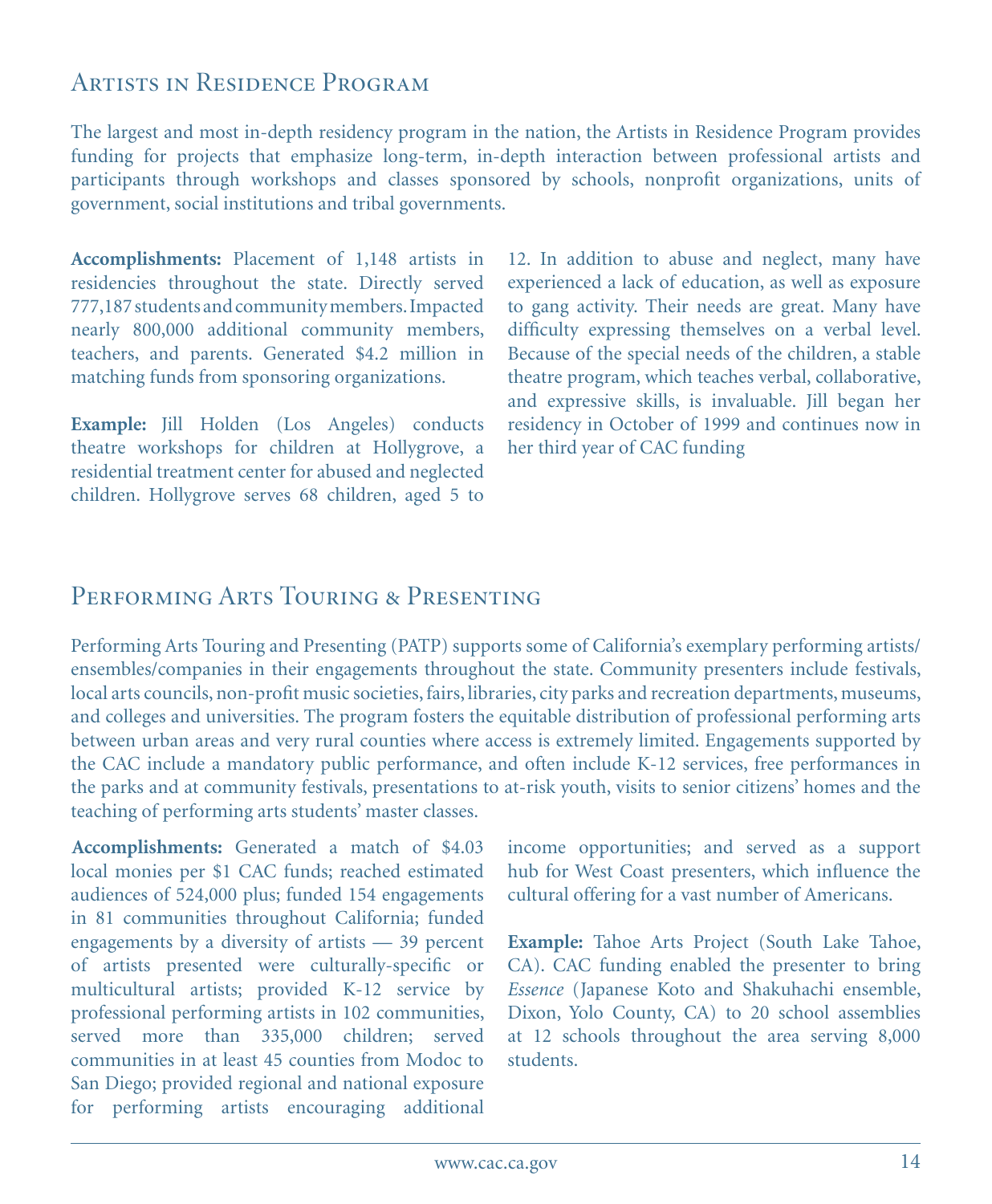#### Rural and Inner City Presenting Pilot Program

The Rural and Inner City Presenting Pilot Program, conceived as a three-year effort of the Performing Arts Touring and Presenting Program, completed its funding cycle in 2001-02. The pilot effort was initiated to bring public performances of pre-adjudicated artists to traditionally underserved audiences in rural communities and inner city neighborhoods. The program helped to identify many presenting organizations at the time not well acquainted with the CAC.

The final year of the pilot provided \$26,075 to 8 organizations in communities as geographically diverse as Avalon (Catalina Island), Los Angeles County and Lake Arrowhead, San Bernardino County.

#### Artists Fellowship

The Artists Fellowship Program supports the significant contributions made by California's artists. Fellowships are awarded to exemplary California artists who have at least 10 years of professional experience and who are the primary creators of their work. The Artists Fellowship Program rotates disciplines: Visual Arts; Performing Arts (music composition, choreography, playwriting); New Genre, Digital Arts, Media and Scriptwriting; and Literature (Poetry, Fiction, Creative Non-Fiction, Spoken Word) on an annual basis.

**Accomplishments:** In 2001-2002 the California Arts Council funded 38 New Genre, Media and Scriptwriting artists. Artists' county residences included: Contra Costa, Napa, San Bernadino, San Diego, and Solano. Fifty-two percent of awarded artists were women and 25% self-identified as multiethnic. Ethnic diversity included Persian American, Asian American, Mexican American, and Native American.

**Example:** Jessica Irish, Artist Fellowship recipient in Digital Arts directed a web site project with high school students, designers, community residents, artists, writers and an urban theorist to highlight two Los Angeles neighborhoods: South Central Los Angeles and Echo Park. Each participating student conducted interviews, research and provided design elements for "Turning from the Millennium: an Excavation of the Past, Present, and Future of Two Neighborhoods."

## A complete list of California Arts Council Grantees is available at www.cac.ca.gov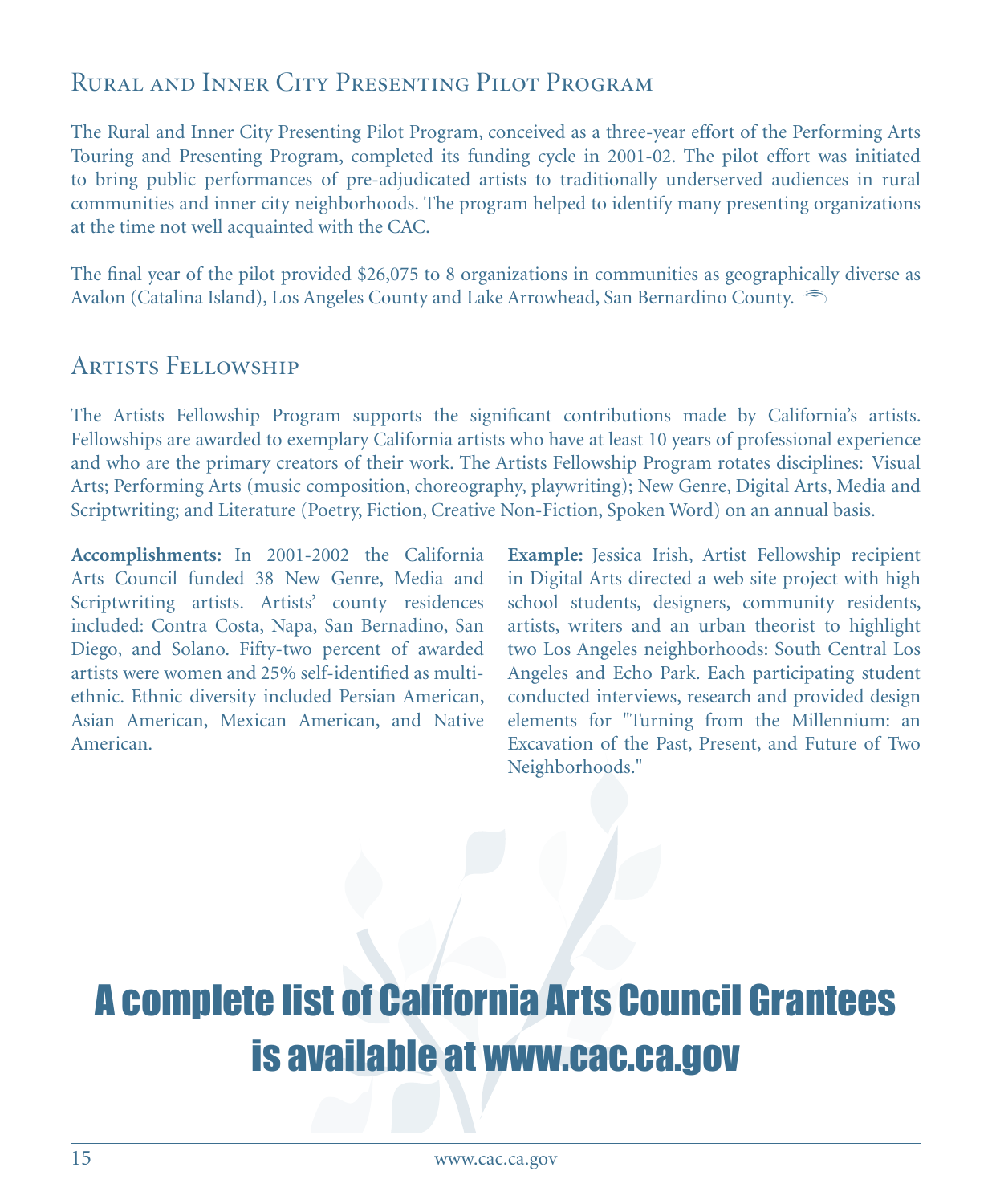#### **Arts Council Members**

**Barbara George, Chair; Phyllis Epstein, Vice Chair; Marcy Friedman, Vice Chair; Robert Abernethy; Aurelia Mika Chang; Janet Dreisen; Steven J. Fogel; Dr. Jerrold Hiura; Michael Rubel.**

#### **EXECUTIVE STAFF**

**Barry Hessenius, Director; Paul Minicucci, Deputy Director; Juan Carrillo, Chief of Grant Programs; Lorenzo Hines, Chief of Administration.**

### **California Arts Council Staff**

**Kathy Alley, Lucero Arellano, Tom Bergmann, Rita Brandes, Wayne Cook, Margo Cowan, Janet Cran, Richard Diaz, Theresa D'Onofrio, Debbie Freeman, Adam Gottlieb, Theresa Harlan, Scott Heckes, Laurie Heller, Michelle Jones, Rob Lautz, Justin Lewis, Kristin Margolis, Patricia Milich, Lucy Mochizuki, Tammy Ng, Pam Nowling, Yolanda Perez, Cathy Phoenix, LeGrand Rogers, John Seto, Julie Shelton, Josie Talamantez, Ray Tatar, Terry Walter, Mark Webster, Tim Wilson.**  Student Assistants**: Mike Artica, Nicole Barnes, Diego Carrillo, Miguel Cid, Anne DeGovia, Marina Patiño, Julie Raney.**